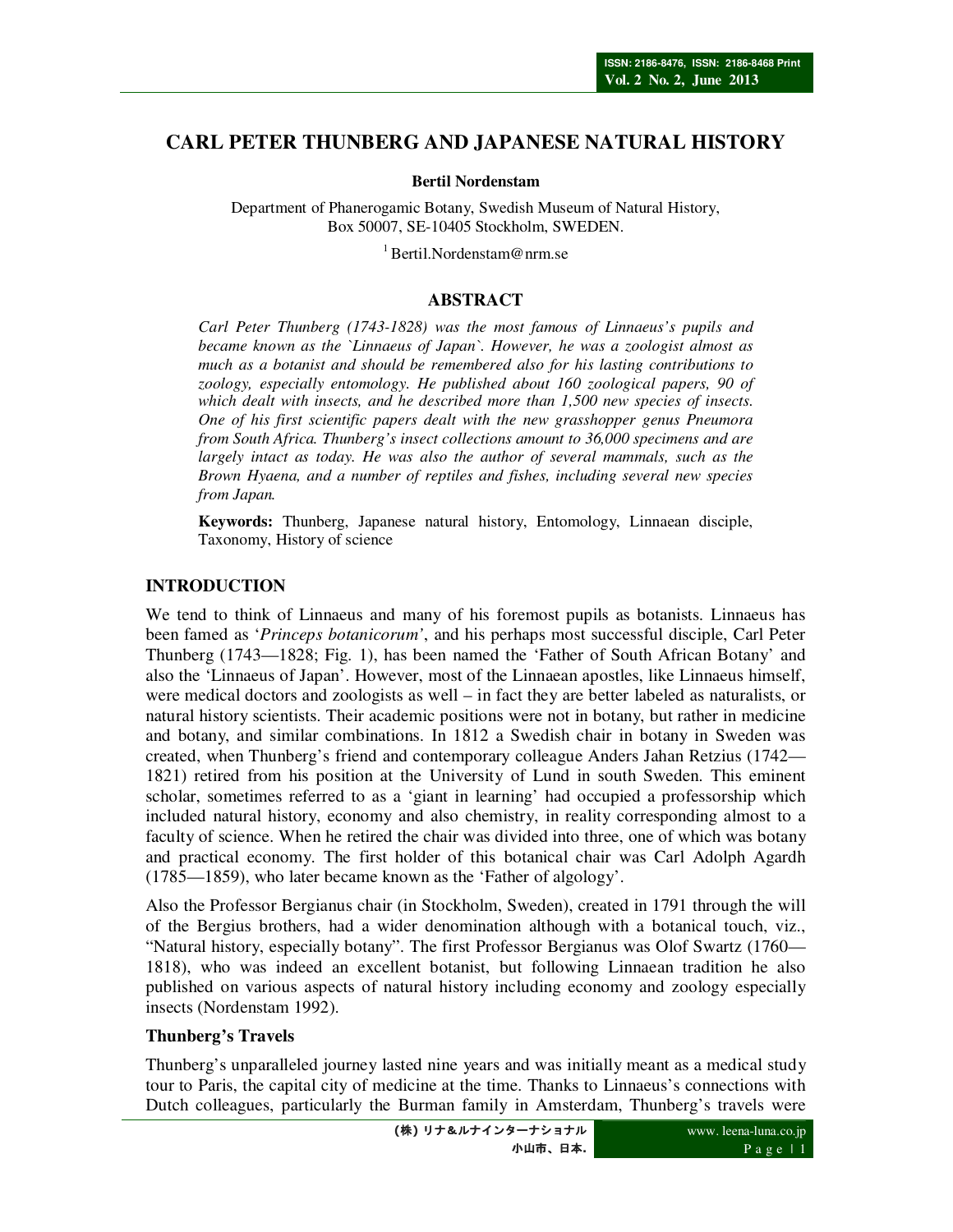extended to include a three-year stay in South Africa and a voyage to the isolated and little known Japan.



Fig. 1. Thunberg in special dress for the visit to the shogun's court in Edo in 1776

Thunberg's travels and botanical works are well known (cf. Svedelius 1944, Nordenstam 1993, Hansen et al. 2012). However, in order to complete the picture of the naturalist Thunberg, here follow some comments mainly on his zoological contributions.

He arrived at the Cape in April 1772. In South Africa Thunberg made three major expeditions in the spring and summer months of the years 1772, 1773 and 1774. The original inhabitants, i.e. Bushmen and hottentots abounded in the Dutch Colony, and at the colony borders he met also with Bantu people and commented on their looks, life and manners.

#### **The Father of South African Botany**

At the Cape Thunberg collected an enormous amount of plants, including more than a thousand new species and dozens of new genera.

The South African flora is extremely rich. The small Cape Peninsula, dominated by Table Mountain, contains the highest density of plant species, endemic plant species and threatened species of any similarly sized area on earth. Many of them are endemic to this small area, and in spite of the large city at the very foot of the mountain only a handful of the rare species have gone extinct.

#### **The Zoologist**

Thunberg is no doubt the "Father of South African botany", but perhaps less known are his zoological discoveries and publications. One of his first scientific publications was the description of a grasshopper genus which he named *Pneumora*; with three species, illustrated by copper plate prints (Fig. 2, Thunberg 1775).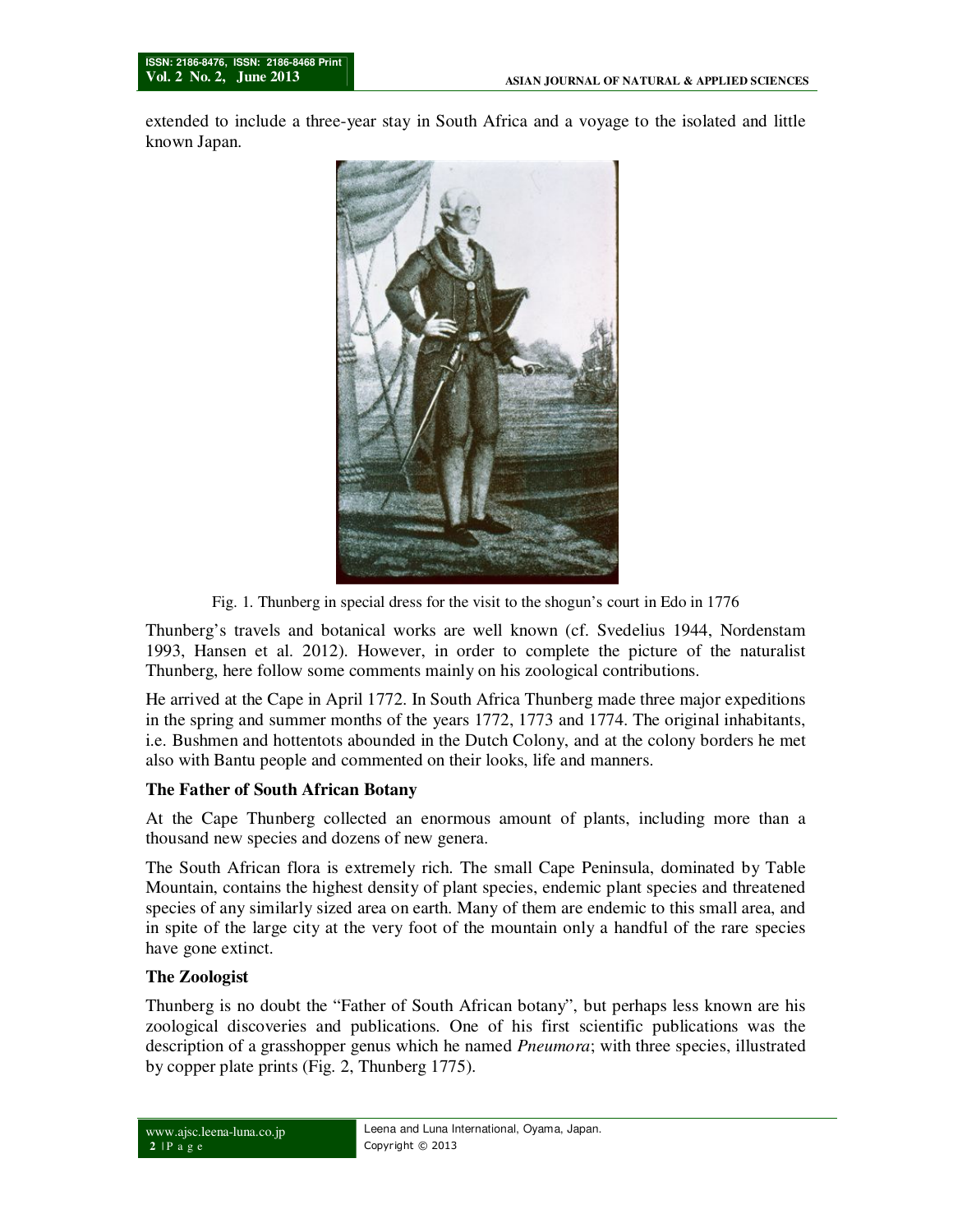

Fig. 2. *Pneumora*, a grasshopper genus from the Cape, described and illustrated by Thunberg (1775).

These insects are locally known as 'Opblasers' or 'Blaasops' because of their inflated body – and the generic name is still valid. The inflated body of these creatures serves as a musical instrument and the insects make a wonderful concert at night .This was well understood by Thunberg and noted in his travelogue (Thunberg 1795, 2008): "The oppblasers (*Pneumora*) a kind of grasshopper were caught in the evening. After sunset they begin to make a singular noise, rubbing their barbed hind-legs against their empty and transparent stomach…this sound was heard at a great distance. Their whole body is, as it was, a bladder, and so empty, that these creatures cannot be carried about stuck through with a pin, like other insects."

Thunberg also described various larger animals including mammals. In his travelogue Thunberg relates many encounters with animals, some quite dramatic involving lions or buffaloes. He depicted an animal called *Marmota Africana*, which can be identified as *Bathyergus suillus*, the Cape sand mole, or Cape Dune Molerat. He is also the author of the Brown Hyaena, which has the scientific name *Hyaena brunnea* Thunb. He probably never saw a Brown Hyaena alive during his South African travels in the 1770's, and the animal only got its scientific name almost 50 years later, in 1820 (Rookmaaker 1989).

Out of the total of 584 publications by Thunberg (Rookmaaker & Svanberg 1994) no less than 159 can be classified as purely zoological, and some more with mixed contents may be added. About 90 of Thunberg's publications are devoted to entomology (Wallin 1994). Altogether he described 1513 new species of insects, and more than half of these names are still valid and used today. These figures are comparable to his botanical achievements, since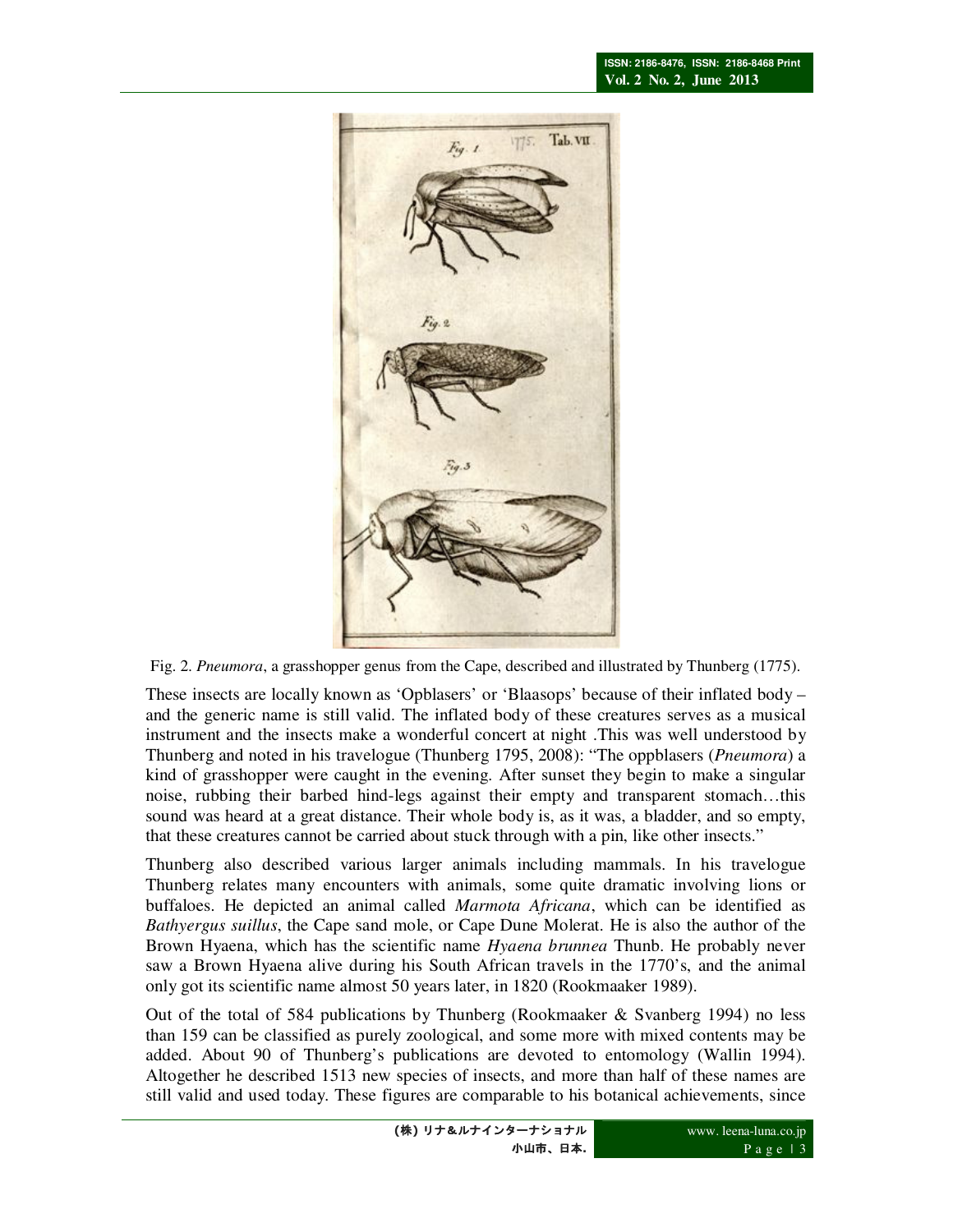he described ca. 1900 new plant species, about 60% of which are valid names today (Juel 1918, Nordenstam 1993).

## **Some Details Of His Entomological Contributions Are Discussed Below.**

Thunberg's insect collection in Uppsala amounts to more than 36,000 specimens, and they are largely intact today. Less than 100 specimens have been destroyed or are missing for some reason (Wallin 1994).

After his return to Sweden Thunberg published a series of entomological dissertations mostly based on his own discoveries during the long journey, He described some 160 new insects from South Africa and about 40 from East Asia and Japan. His main contributions to entomology are the works on parasitic wasps, especially in two major works from 1822 and 1824, when he was 80 years old! The major genus of this large group of insects was named *Ichneumon*, a Linnaean name, and Thunberg described around 250 new species of this genus alone. Imagine his problem to find new specific epithets for each of them! He chose to name many of them after human occupations or titles, such as *censor*, *creditor*, *curator*, *debitor*, *dictator*, *director, laborator*, *rector* etc.

He also named many new species of '*Microlepidoptera*", i.e. small butterflies, after persons including friends and colleagues, such as Acharius, Montin and Osbeck, here likewise following a Linnaean tradition.

# **Japanese Natural History**

Thunberg's contributions to the zoology of Japan are likewise significant and important. In addition to numerous insects he described new lizards, turtles and several fishes.

The turtle *Testudo japonica* was described by him in 1787 (Thunberg 1787b; Fig, 3). It is now regarded as a subspecies of the Green Turtle, *Chelonia mydas japonica* (Thunb.).



Fig. 3. Turtles described by Thunberg (1787b). On top is *Testudo japonica* (Thunb.), now regarded a subspecies of the Green Turtle.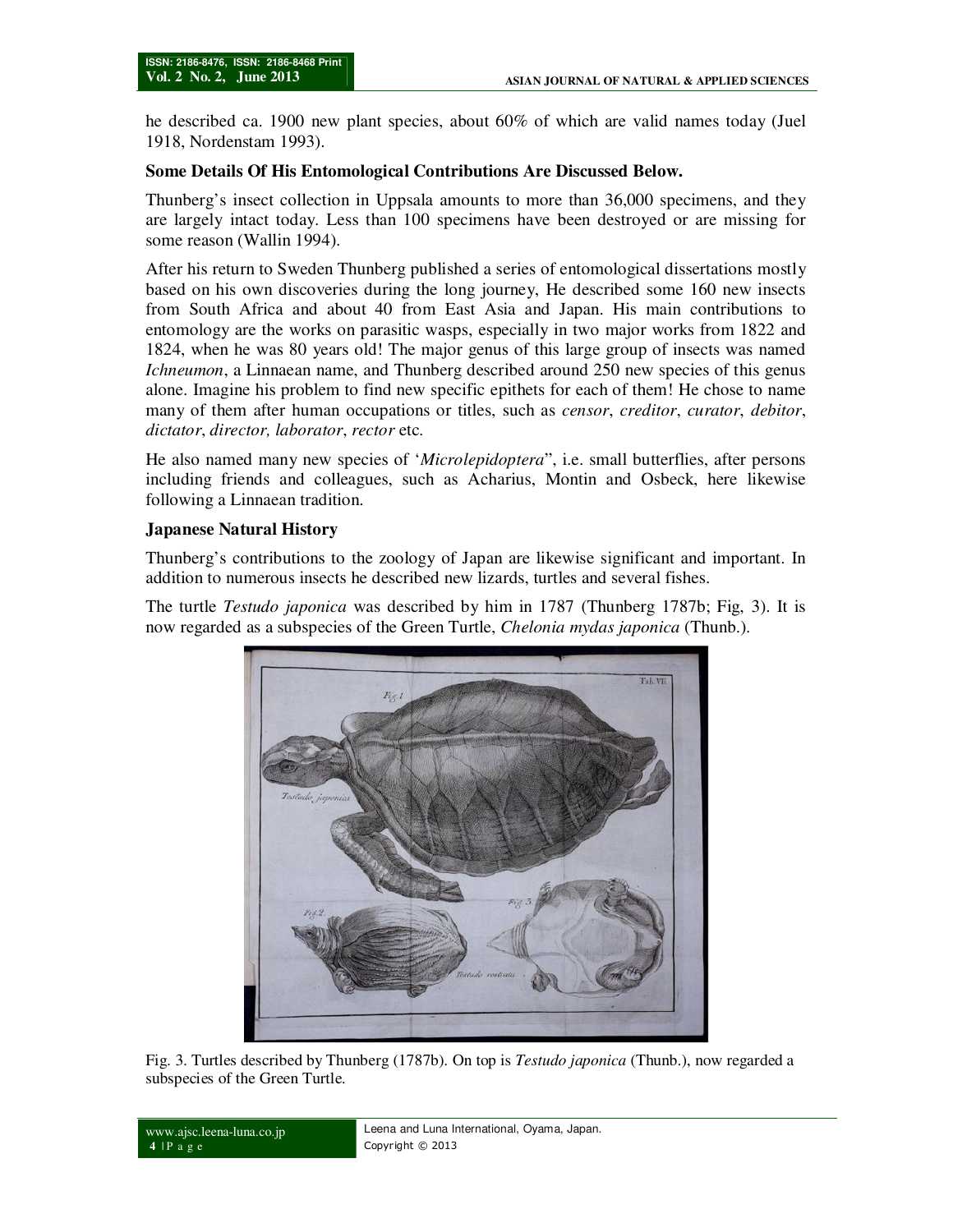Several of his animals were nicely illustrated by copper-plate engravings. Among them are these two Japanese fishes, *Ostracion hexagonus*, now *Kentrocapros aculeatus* (Houttuyn) and *Sciaena cataphracta*, now *Monocentris japonica* (Houttuyn) (Fig. 4, Thunberg 1790).



Fig. 4. Two Japanese fishes described by Thunberg (1790) as *Ostracion hexagonus*, now *Kentrocapros aculeatus* (Houttuyn) and *Sciaena cataphracta*, now *Monocentris japonica* (Houttuyn).

Thunberg also found, described and illustrated (Fig. 5) the nowadays rare and near-endemic lizard called Japanese Clawed Salamander (*Onychodactylus japonicus)* at Hakone, where it still exists as a red-listed (endangered) species. At the time of Thunberg's visit this animal was more abundant.



Fig. 5. The Japanese Clawed Salamander, *Onychodactylus japonicus*, by Thunberg (1787a) named *Lacerta japonica.*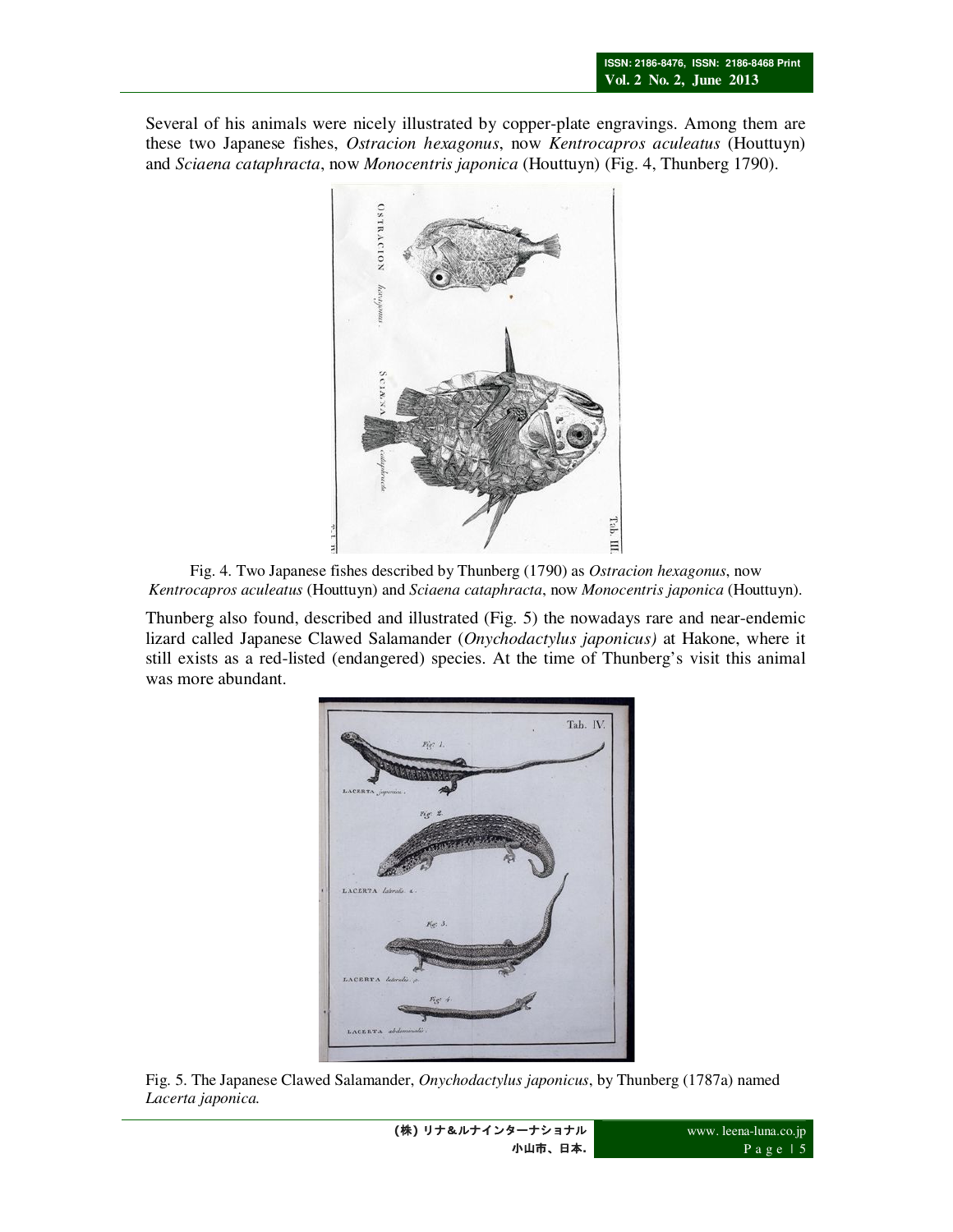Thunberg writes in his travelogue, "A long and slender lizard (*Lacerta Japonica*) was very commonly seen running in the tracts of the Fakonie mountains. I afterwards saw the same animal hanging out for sale and dried, in almost every shop in this part of the island; several of them were spitted together on a wooden skewer, that was run thro' their heads. It was used in powder as a strengthening remedy; it was also exhibited in consumptions; and to children that were infested with worms" (Thunberg 1795, 2008). These are interesting remarks, and they are typical of the style and contents of Thunberg's travelogue – he purposely excludes scientific descriptions (because they are published separately and elsewhere), but includes general observations and notes on usefulness of animals as well as plants.

# **The Complete Naturalist**

These remarks may remind us of Thunberg as a faithful Linnaean disciple and a complete naturalist. His contributions to zoology equal his botanical achievements in quantity and in scientific impact. We should also remember that Thunberg, like Linnaeus, Sparrman and many of the other Linnaeans, were also medical doctors, although only at times practicing physicians. In Thunberg's case he only practiced temporarily during his stay at the Cape, mainly for the purpose of raising money. Like most Linnaean apostles, Thunberg was a monetary poor but intellectually rich traveler and observer. He became an unusually ardent and long-lived worker in the Linnaean scientific vineyard of descriptive natural history.

In Japan, Thunberg is maybe better known than in Sweden, and he is familiar to many, from school children to the Imperial Family in three generations. The late Emperor Hirohito, now known as Emperor Showa, was a keen marine biologist, also botanically interested. On the bicentenary jubilee in 1976 of Thunberg's visit to Japan I was invited to the Imperial Palace in Tokyo for a long conversation with the Emperor on biology in general and Thunberg in particular.